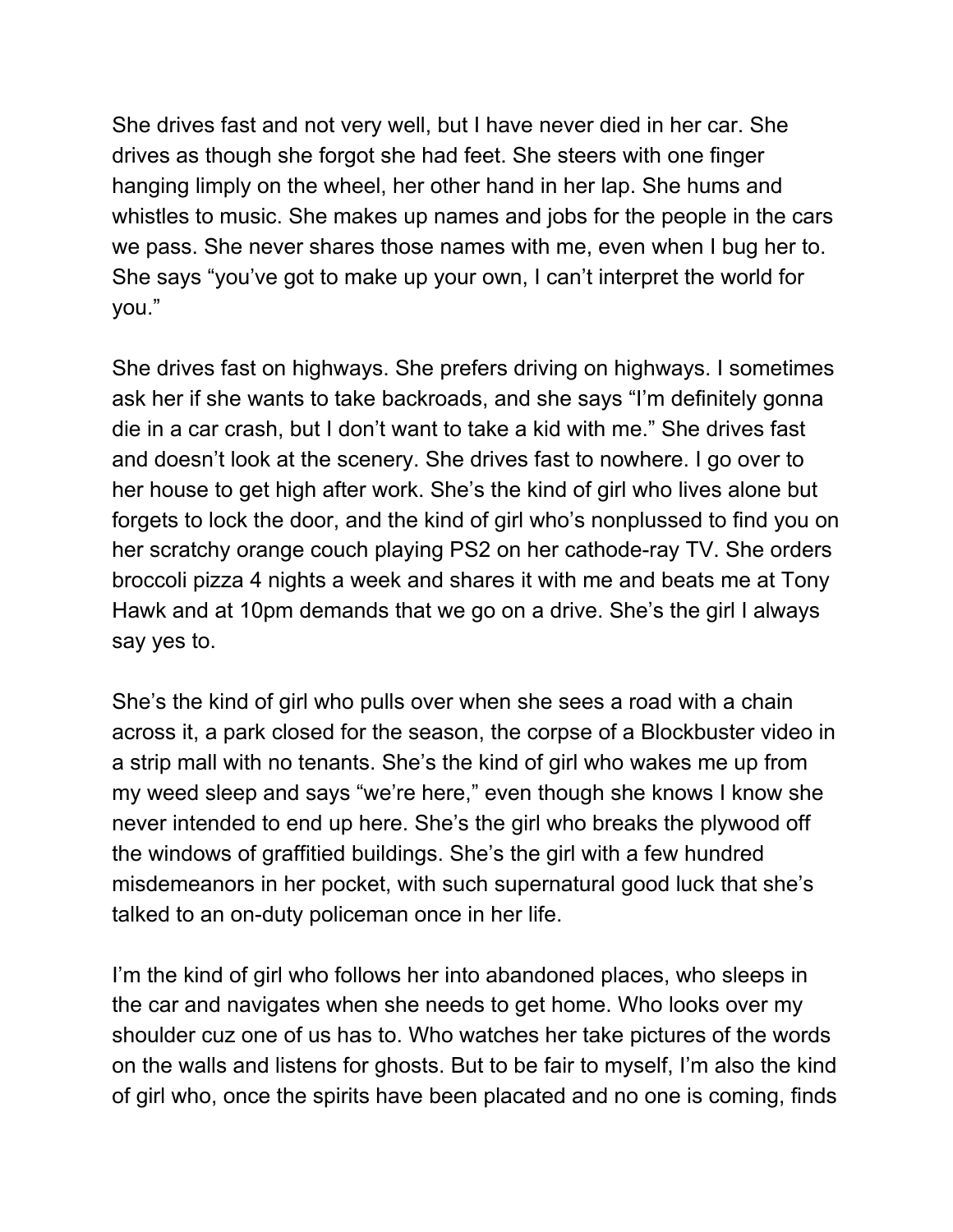the room with the least broken glass and the most beautiful view and presses her against the wall. I'm the one who gets horny and starts shit, and the girl who ends up getting fucked in the ass against the wall, one hand in her hair and the other braced against a spraypainted anarchist symbol and some sharpie saying "Brian sucks fat cock." I'm the girl who ends up naked in the rubble, cum on my hands, in prayer, filled with the spirit.

She's the girl who finds a liminal broken world. I'm the one who makes it ours. She's the one who breaks down the door. I'm the one who leaves something on the wall to mark our passage. Sharpie and cum and blood, once.

We drive back fast, and it takes less time to get home. She drops me off at my house unless I've fallen asleep in the car, in which case I wake up on her couch with no memory of returning there, wearing her pajamas, my underwear missing. She's the kind of girl who can guide a girl into a third-floor walkup without waking her up. She knows I'm the kind of girl who would try to give her my panties as payment.

She's the kind of girl who eats the cold, unrefrigerated broccoli pizza for breakfast. I'm the kind of girl who would try to make her eggs, only to have her eat one or two bites of it, so I sit next to her on the floor and eat twice as much as I should, because it's a shame to waste. We're both the kind of girls who don't like to touch each other during the day.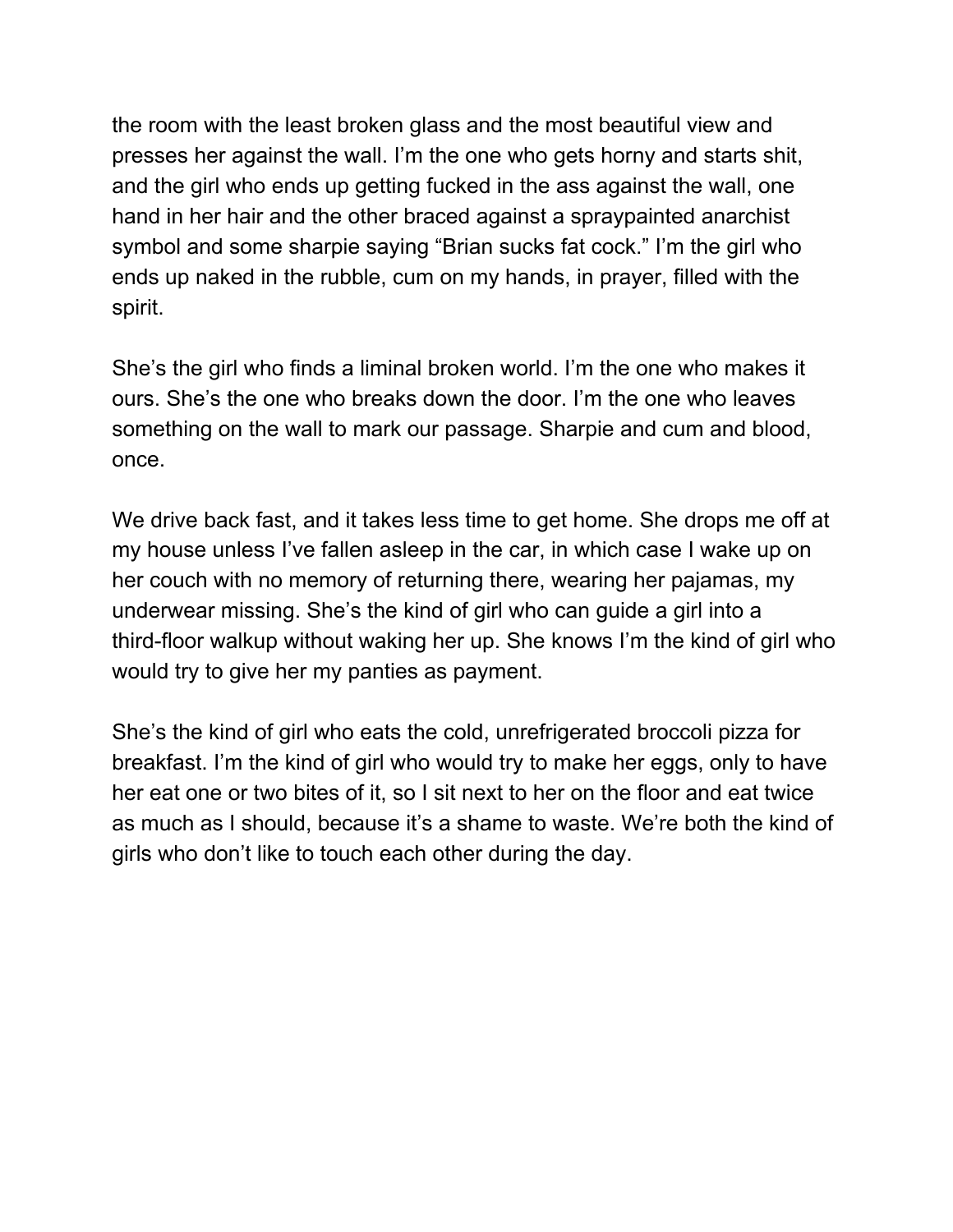Before I found her, I wasn't alive. I lived alone in a big house with 6 people who were all friends but not with me.

My life wasn't bad so much as it didn't exist. It wasn't that I needed challenge, it was that every small thing was so much of a challenge that I had no ability to start building myself a ladder to a life worth living. I had enough money to eat badly and make rent and pay for medication. I was too reasonable for true self-annihilation, and too exhausted and hazy for true self-improvement. I floated through the world with no true problem except my own accidentally-self-imposed isolation, and no true joy. It was a life entirely squandered, entirely unworthy of being lived, so I thought about ending it often. But I was too weak-willed to even do my own hormone injections, it seemed unlikely I would be strong enough to break open my wrists.

Six months ago, I had broken up with someone who had loved me very much because I was tired of having him watch me wither, and I wanted to dry up and blow away in peace. I figure that his love was mostly inertia anyway. There was nothing loveable about me.

I learned there is something very appealing to a broken soul about the body of Christ. That there once existed a man who would have, and did, give up everything so that I personally could be saved. That the only thing I had to muster for him was thanks. Because I could muster that. I could go to church and cry in church. When I did, middle-aged women would give me tissues and attempt to talk to me and I would be unable to reply to them, unable to speak in my abject vulnerability. I loved Jesus with what was left of my heart. And because my heart was desiccated and the size of a dried rose, that meant that I thought fondly of him and tried to make the effort to speak to him sometimes, and I passively wished for someone to take me to him. I knew that supposedly if I killed myself I wouldn't go to heaven, even though I was also pretty sure that he would understand if I did. But to be on the safe side, what I really asked him for was to be murdered.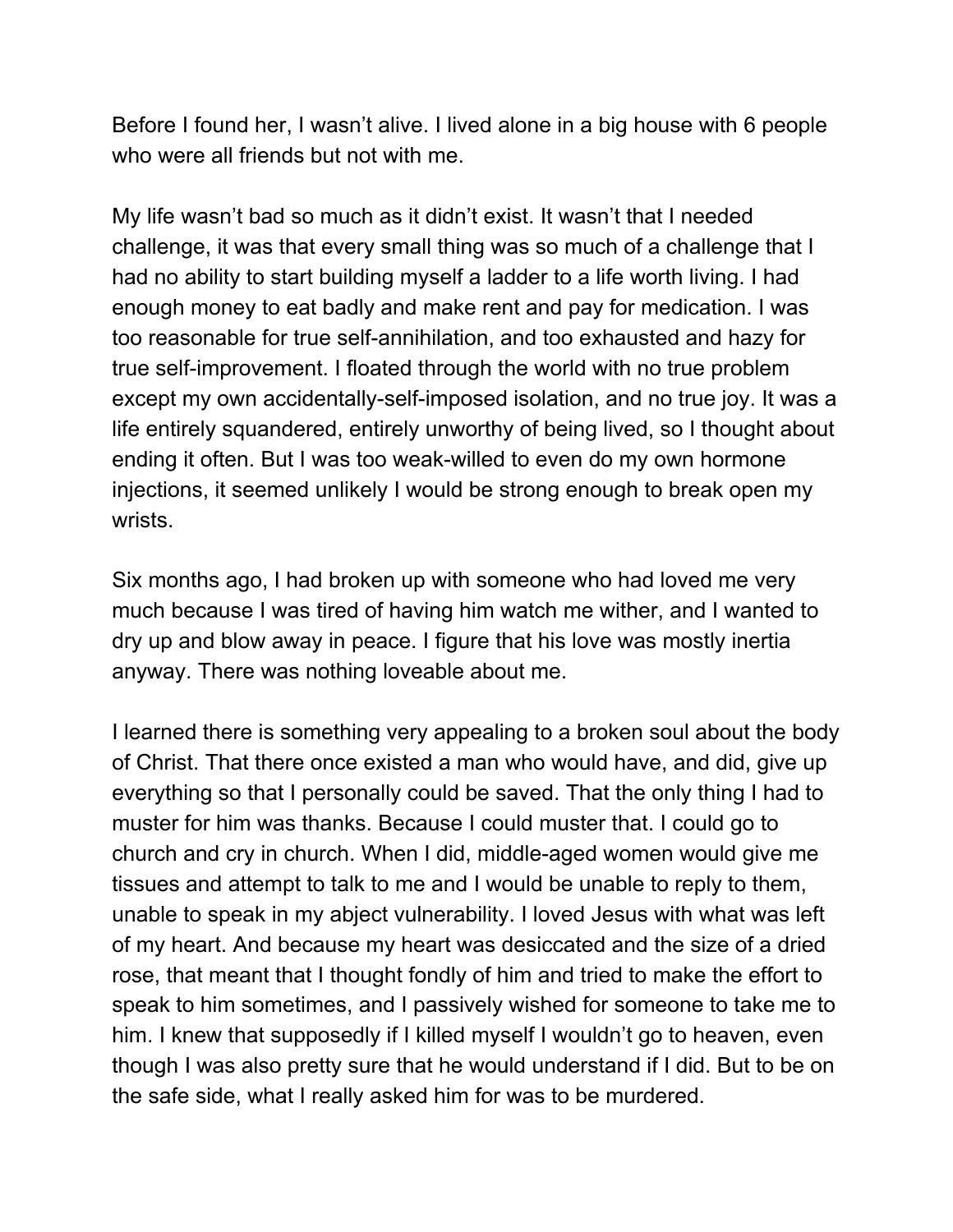I looked back with fondness on the days when I could act half-heartedly. I was down to an eighth of a heart, and getting smaller every day.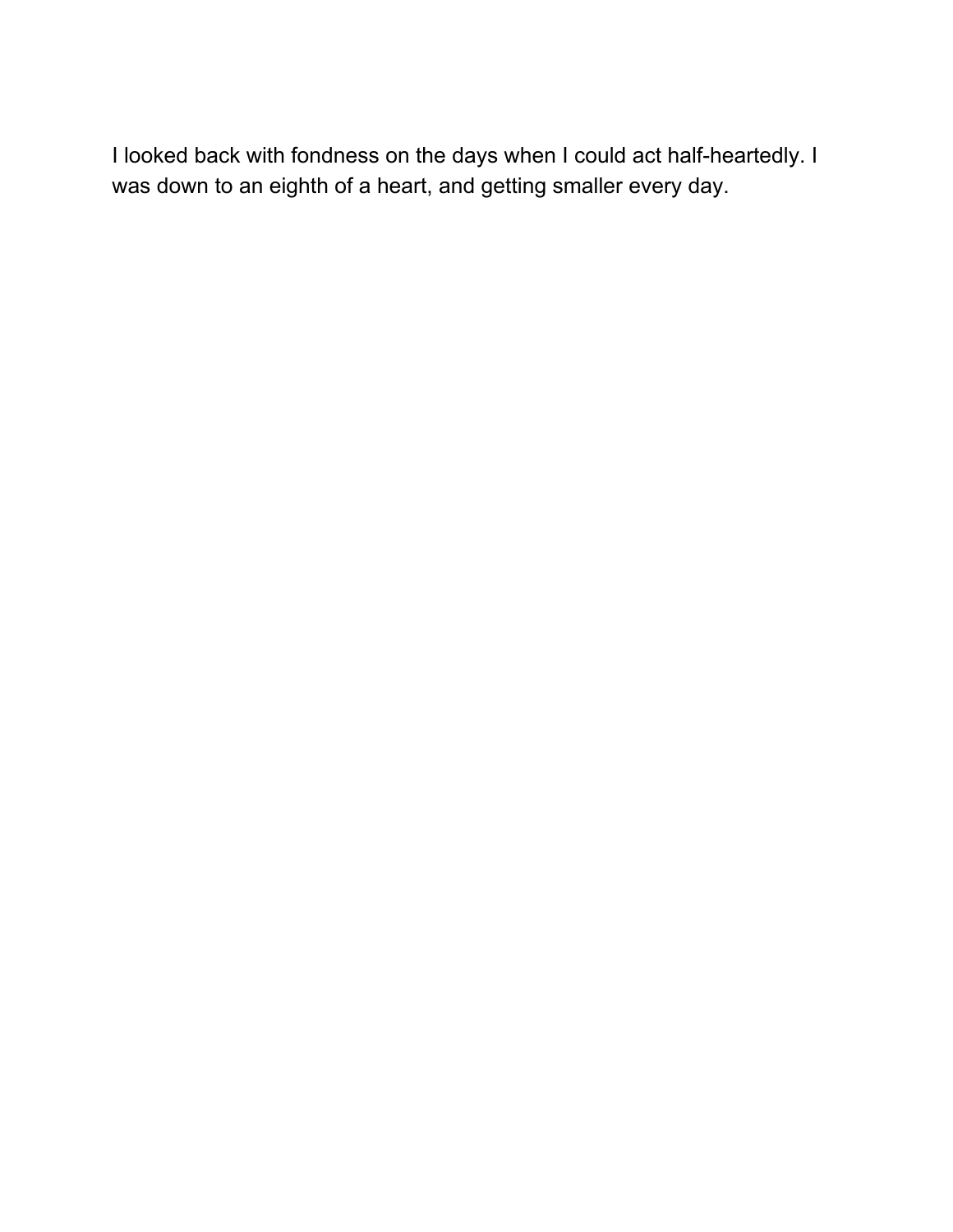I met her through a witch named Ellis, whom I bought drugs from for years. Ze lived in a house just off the campus of the college I went to, and had lived there for 15 years. What I knew about hir was that ze routinely ripped off the rich kids at the school, and cut deals for the poor kids, and if ze ever caught you sharing her drugs with any of hir children, ze would kill you. Hir children were a constantly changing group of transgender runaways who filled the spare rooms of hir large house. Ze took them in like stray cats and released them into the world when they were able to walk themselves. Ze loved hir children, and they were fiercely loyal to hir.

I wish I could say I met hir because ze had taken me in in a vulnerable moment and showed me kindness. I wish I could say I had run away from an abusive home to sleep on hir couch, and to talk with hir in the early morning about how to reorient myself, newly independent and lonely. I wish I could have called hir mother. Instead I knew hir cuz I had gone to the college and bought mid-grade weed with my work-study money. So I envied the unlucky souls who inhabited hir messy home, those waifs with nowhere else to go. I would have traded my lukewarm relationship with my lukewarm parents, and their lukewarm acceptance of my humanity, for trauma and an abusive childhood, if it meant growing into adulthood with that haphazard, transient family. Shamefully, I think I still would.

But she, the driver, the girl who saved my life, she was one of hir many many children. In the late days of my depression, I was working my way through Ellis's stock, trying to find a chemical that would either kill me or show me salvation in the waking world.

I bought a strong strange designer drug one day, and while I was at hir house, there was a woman who I didn't recognize sitting at her mother's counter, in a headscarf and Doc Martens. She had the face of someone rudely interrupted in a moment of vulnerability. My dealer introduced us, and I forgot her name immediately.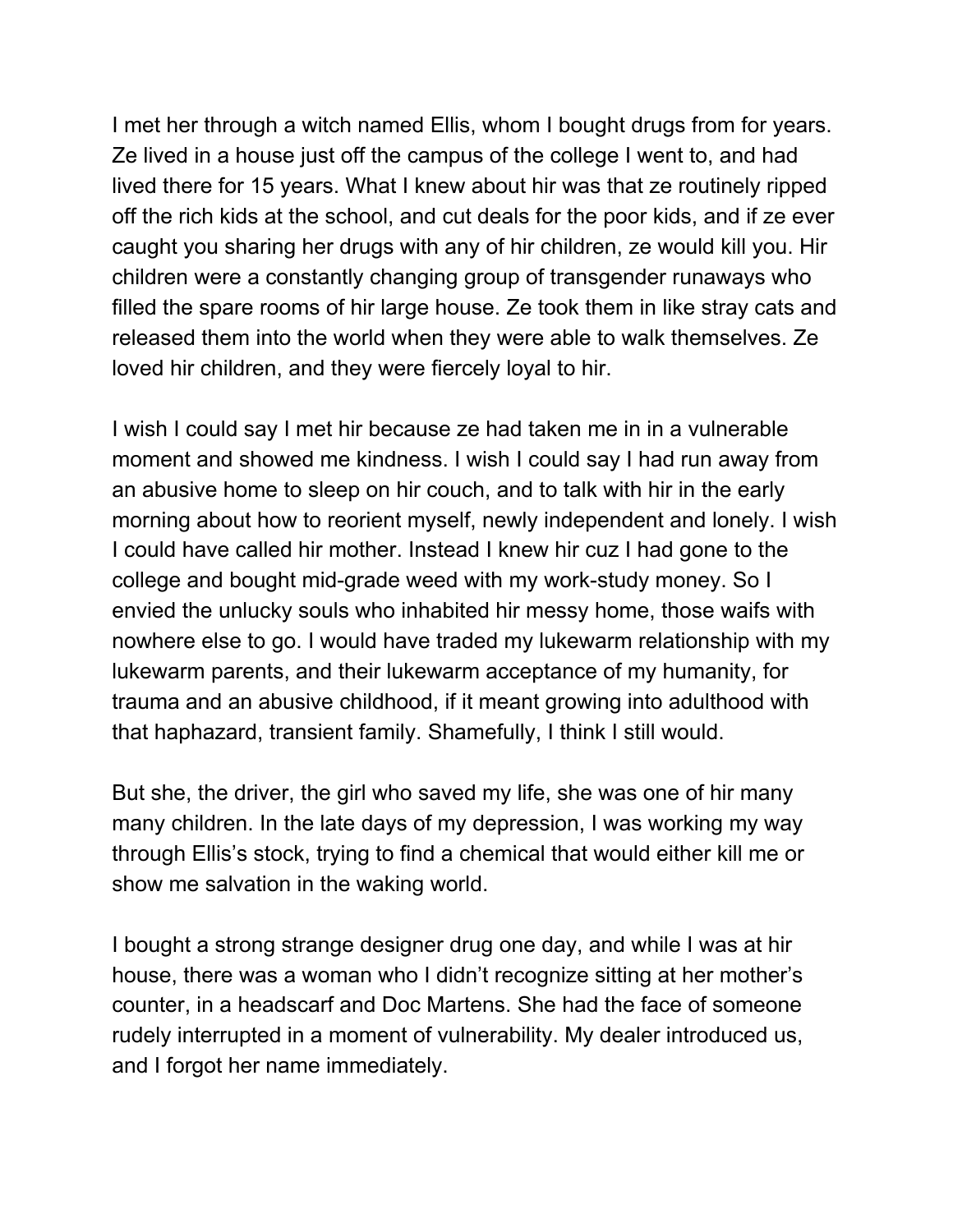I take too much of the designer drug that night, and end up in a state of psychosis on Ellis's porch, banging on the door, calling hir mother, asking what I had done to make hir stop loving me. Ze opens the door for me, and the woman who I had met earlier that day volunteers to drive me home.

She doesn't take me home. I tell her I am scared to be alone, and she drives me around the freeways that circle the city, for 2 hours, until my crash starts. She talks the whole time (the first thing she tells me was to forget about talking myself). She tells me about all the pets she had ever had. She tells me about a philosophical concept she came up with that she calls "Faggot Ontology." She recites for me impressively long passages from the Quran, and tells me about her giving up and reconstructing her faith.

As I am sobering up, I puke on my dress in her car, and then again on the side of the highway. She waits in the driver's seat, smoking her fourth cigarette of the evening. Somewhere closer to sober, but not sober, I take off my vomit-covered dress and leave it on the side of the road. And she drives me back to her house in my panties, half-heartedly covering my tits with my arm as I walk up the steps to her door. She gives me a very soft, ripped, ancient shirt. She gives me heavy flannel pajama pants, and lets me lie down on her couch. I ask her, half-asleep, how I could repay her. I offer her a blowjob, and she says "maybe later" in a tone that was almost cruel.

She smokes in an armchair in the same room with me. I ask her if she was going to go to sleep, and she says that it was far too late for that. I fall asleep with tears on my face, flabbergasted and barely comprehending that someone could have given me this amount of kindness, hating myself for being so unworthy of this care. I cry quietly and she declines to notice or comment. She tries to preserve my pride, not understanding that I have none left.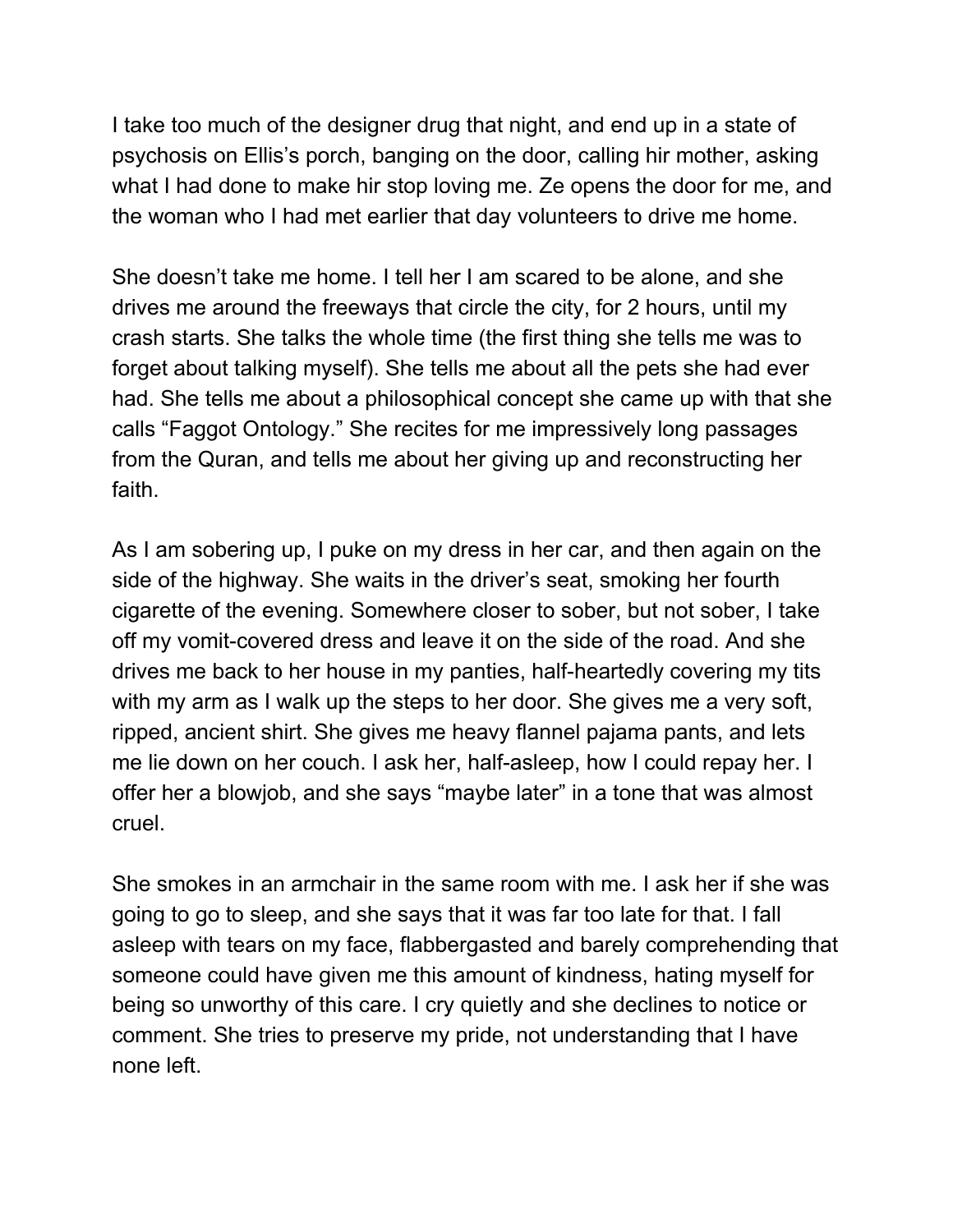I wake late the next morning, violently ill and unbearably embarrassed. She has left for work and has left a note on the counter telling me to stay as long as I needed, but warning me that the door locked automatically, so if I left, I would have no way to get back. So of course I have to stay until she comes home again. I do not truly have another option. I have to see her again, and if I leave, I have no way of contacting her short of wandering to her building unannounced one day and praying that her doorbell worked. So I stay in her apartment, in her supernaturally well-lit living room, feeling increasingly silly and impolite as the day passes.

When I'm vomiting in the bathroom, I try to avoid reading the labels on the pill bottles. I try not to touch the things in the chaos of her bedroom, clothes piled on every square inch of floor minus a trail of footprints leading to her bed. I lie on her couch and drift in and out of sleep, feeling awkward and outside of myself, feeling embarrassed that I haven't left already. But feeling so so much, so much safer than I ever have in my own bedroom. A linden tree taps against the window. Different trees tap against every window.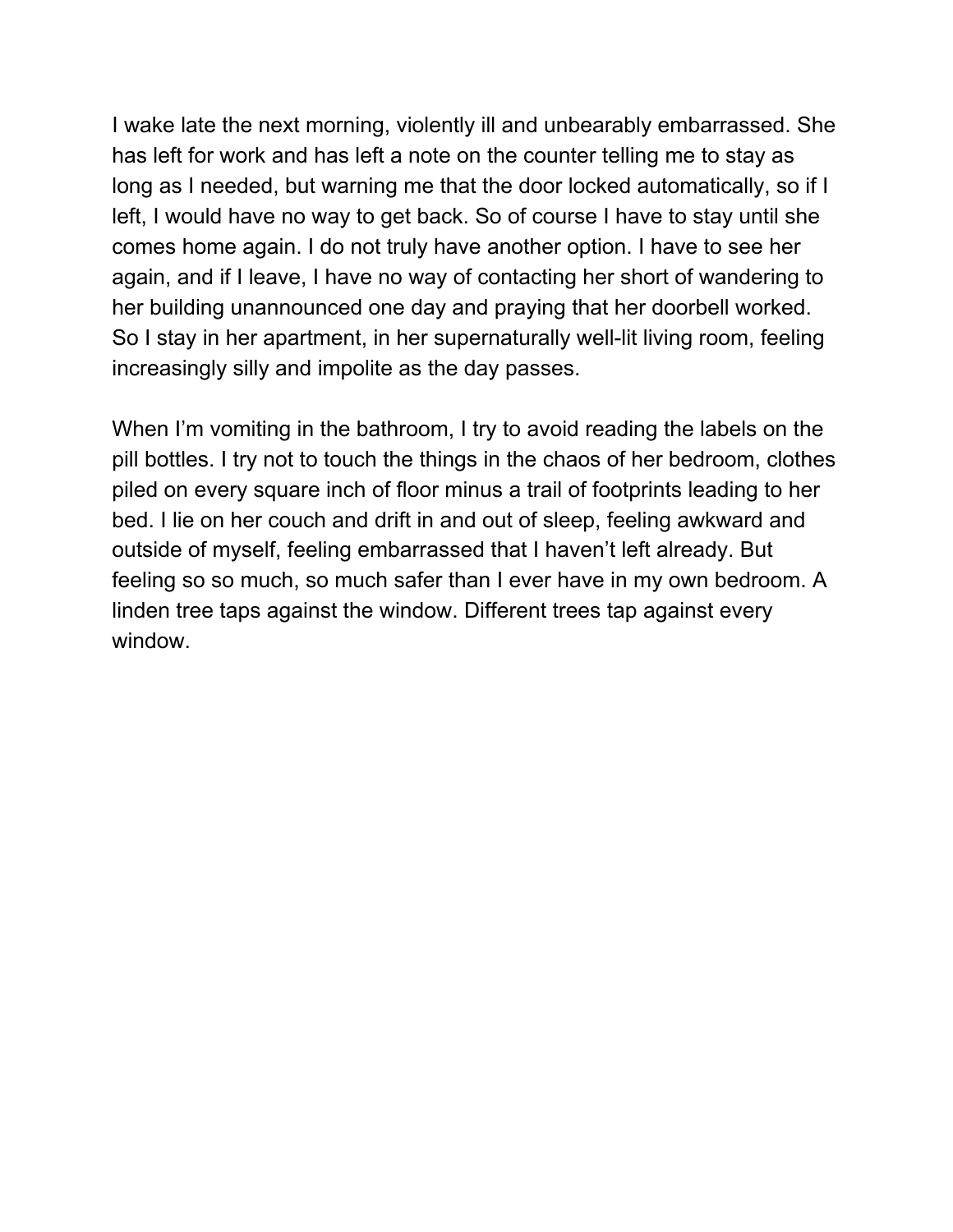She and I spend an evening at her mother's house. Ellis greets us at the door and ze puts me to work setting the table for eight. I do not know where anything is, and am too shy to ask, so the driver helps me. I ask her not to leave my side, that I'm scared, and she says that I'm gonna to be okay.

She introduces me to Ellis's cat, and tells me that he's 25 years old and can tell the future. I cannot tell if she's joking. Ellis, from the other room, says that it's true, and that he'll never die, and then ze tells me to add another place setting, someone new is coming.

I push food around my plate. I have a hard time eating. She is on one side of me, and on the other is a tragically skinny, genderless beauty, putting food into their mouth with methodical determination. Every once in a while, I see them make eye contact with Ellis, who nods, approvingly and subtly. The chairs are pushed together tight, and I keep knocking elbows with them, but they never seems to notice. My one friend is making conversation with a middle-aged, perfectly androgynous person with a voice like water. I am watching. I want to eat but I can't. It's too much.

Ellis stands up. Ze says a prayer over the food. Ze says that this dinner is in celebration of Ty's first day on testosterone. A small boy on the other end of the table blushes furiously as everybody shouts "Mazeltov," and the people near him put their hands on his shoulders and squeeze. Ze welcomes me by name and says "welcome to the family" and I start bawling immediately. The thin one beside me asks to hold my hand. I nod. My friend doesn't need to ask. I cry ugly sobs as I thank them. I do not deserve it, I do not belong here. I want to belong here. I have never wanted anything more in my entire life.

As the night goes on, I watch her talk to people. I watch her face light up when a very tall woman with a shaved head walks into the house. I watch her flit from person to person, knowing everybody, loving everybody, full of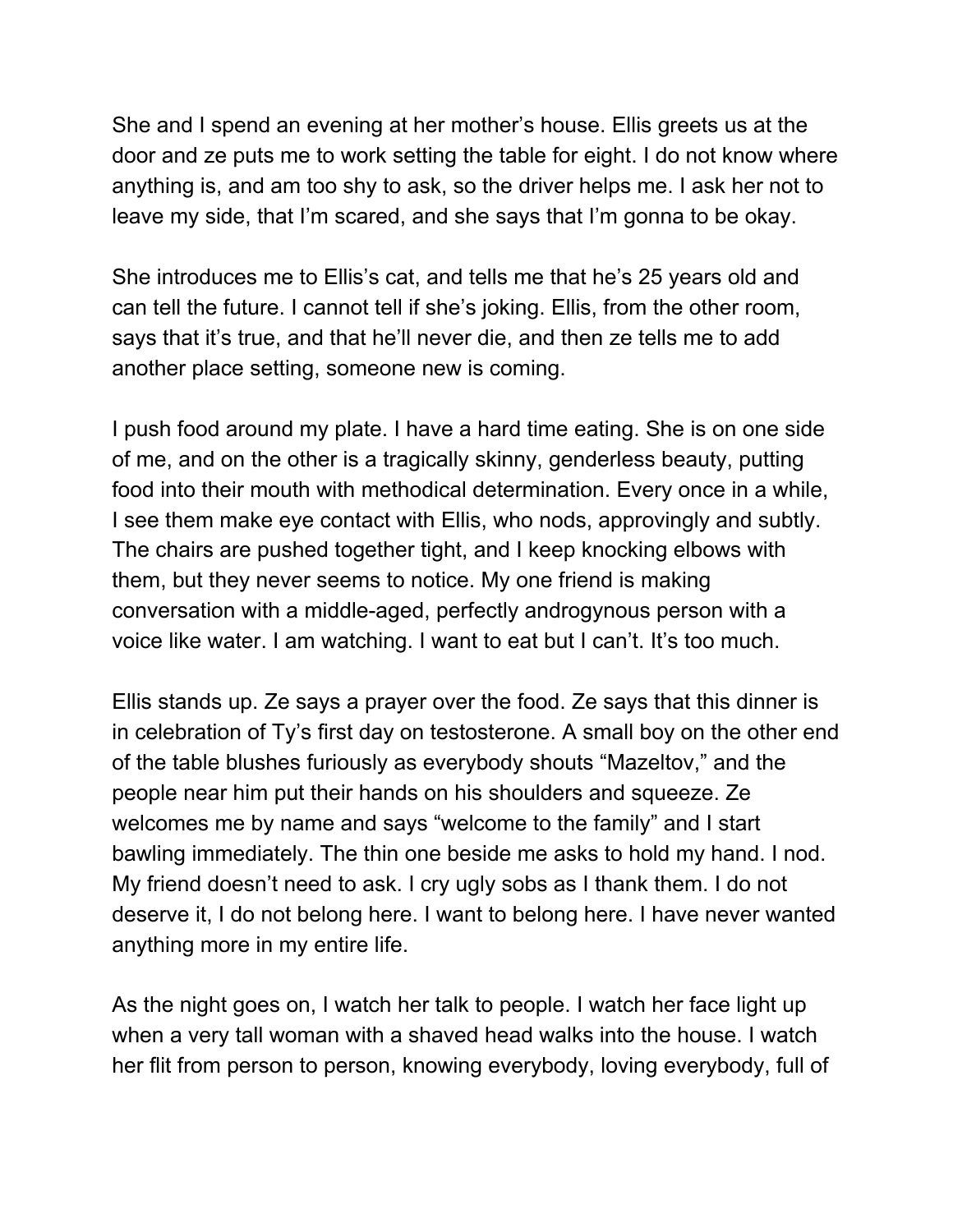belonging. I feel jealousy. I do nothing about it and would never voice it, and am ashamed to find it in my heart.

Late that night, she is outside talking with her mother. I am sitting next to the person who had held my hand at dinner, who is named Keller. We had talked for a bit. I like them. We hold hands some more. Their hands are large and their wrists are barely there. I don't really have anything I can say. She is talking to someone else now. I am drifting between belonging and alienation. Sometimes Keller is leaning against me and whispering to me like we've known each other for years, sometimes they are across the room, and that 15 feet is an uncrossable ocean. Belonging to alienation to belonging.

When I open the window, I can hear her talking with Ellis, but I can't make out what they are saying. I imagine that they are talking about me. About how untenable it is that she is my only means of social support. About how she likes me and loves me but if I can't stop relying on her, she won't be able to continue being around me. I imagine her sighing and saying "It's okay. I mean, what I'm giving her isn't as much as you gave me," and I imagine ze responding "so you're paying off your debt?" and she says "yes, finally," and ze says "good girl, it's about time."

A long time later, in a mall parking garage at 2 in the morning, I ask her what they had talked about that night. She tells me that, basically, I had it right. That she had been saying she was hopeful I'd hit it off with Keller or somebody, to take some of the pressure off her. But mainly they were reminiscing about the years, in hir younger days, when Ellis had been a trans man, and had been commiserating at length about the negative effects of testosterone.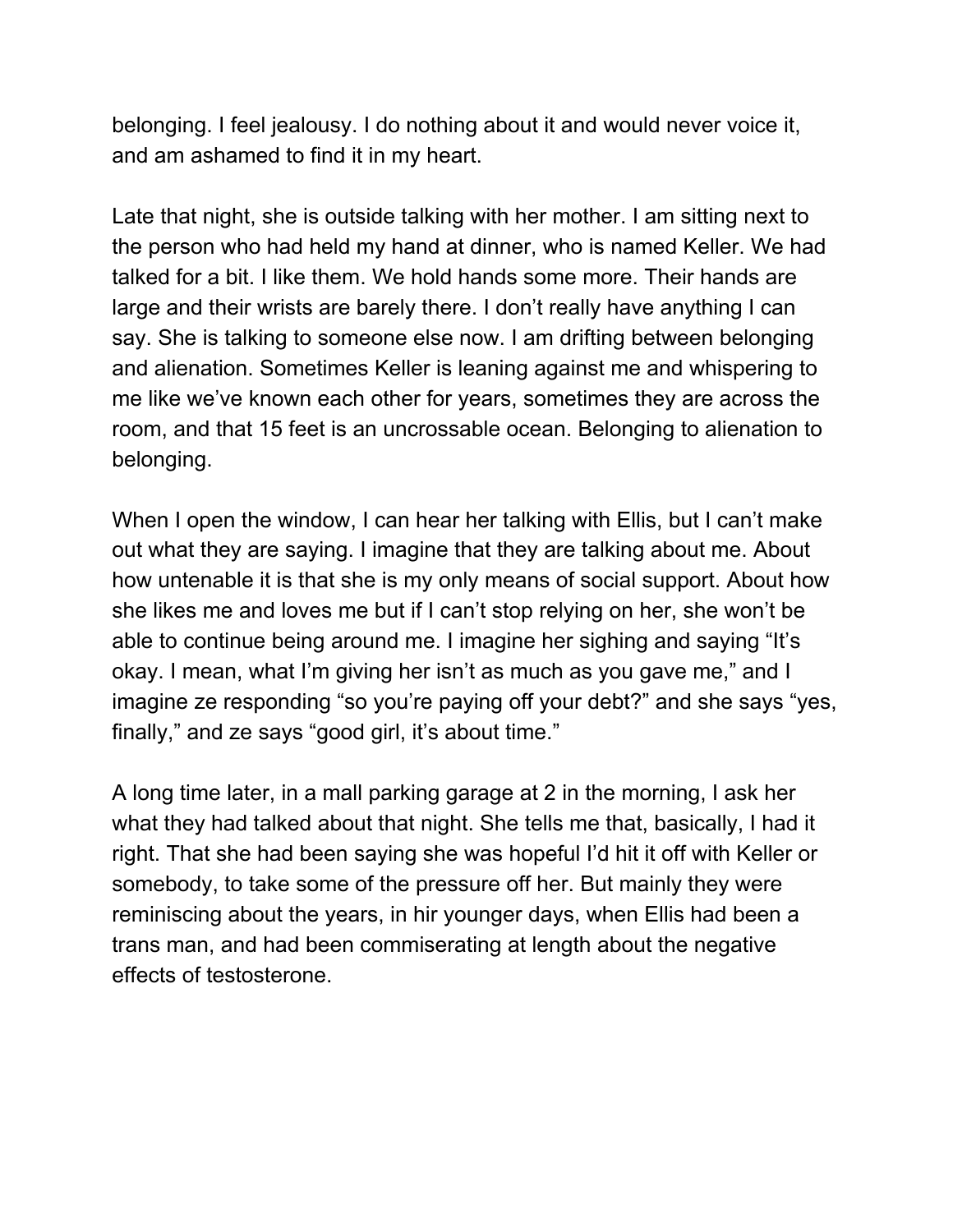Six weeks into our friendship, I hit another low point. Which is inevitable. I crash every week or so, but this one is worse. It comes suddenly one morning, one of the times she lets me sleep in her bed, one of the nights we had sex. I end up curled at her feet like a dog, unworthy and racked with despair. She burps and drools in her sleep, and the sound, which I had adored, now grates on me. I lie on her feet as she sleeps for 4 more hours, until the sun lines up with the window, and she wakes bathed in light.

I had been in a stupor for those four hours, thinking about degenerate and violent things to do with my flesh, after I had flayed it off myself. The brutality of my fantasies was easier to live with than the other thought in my mind: that this relationship, which I needed, was deeply unstable, and was going to require my changing, and possibly true recovery, for it to become something other than a gunshot in slow motion.

She asks me what's wrong when she sees my face, and I have the wherewithal to joke that I am hungover, which she understands literally, and brings me bacon and cold water. She has never cooked for me before. "Eat it," she says, "it's the only thing that helps the nausea." I eat it and cry when she leaves the room again. She is carrying a mug of instant coffee when she returns. She sits on the bed next to me, listening to me cry, drinking slowly from the mug and looking out the window.

Outside the window is a tree with large leaves. A tropical tree somehow thriving in the northeast soil, an unworthy transplant flourishing out of spite. When the tears pass, I watch the leaves flicker in the wind as the clouds begin halfheartedly to precipitate. It half-rains, half-snows. She doesn't talk to me and doesn't touch me. She never touches me except when she wants to fuck me. It is one of her rules. Otherwise, she would say, how would you know when I wanted to have sex? When I suggested she could tell me, she smiled, shook her head, and said "yeah, that just doesn't seem realistic."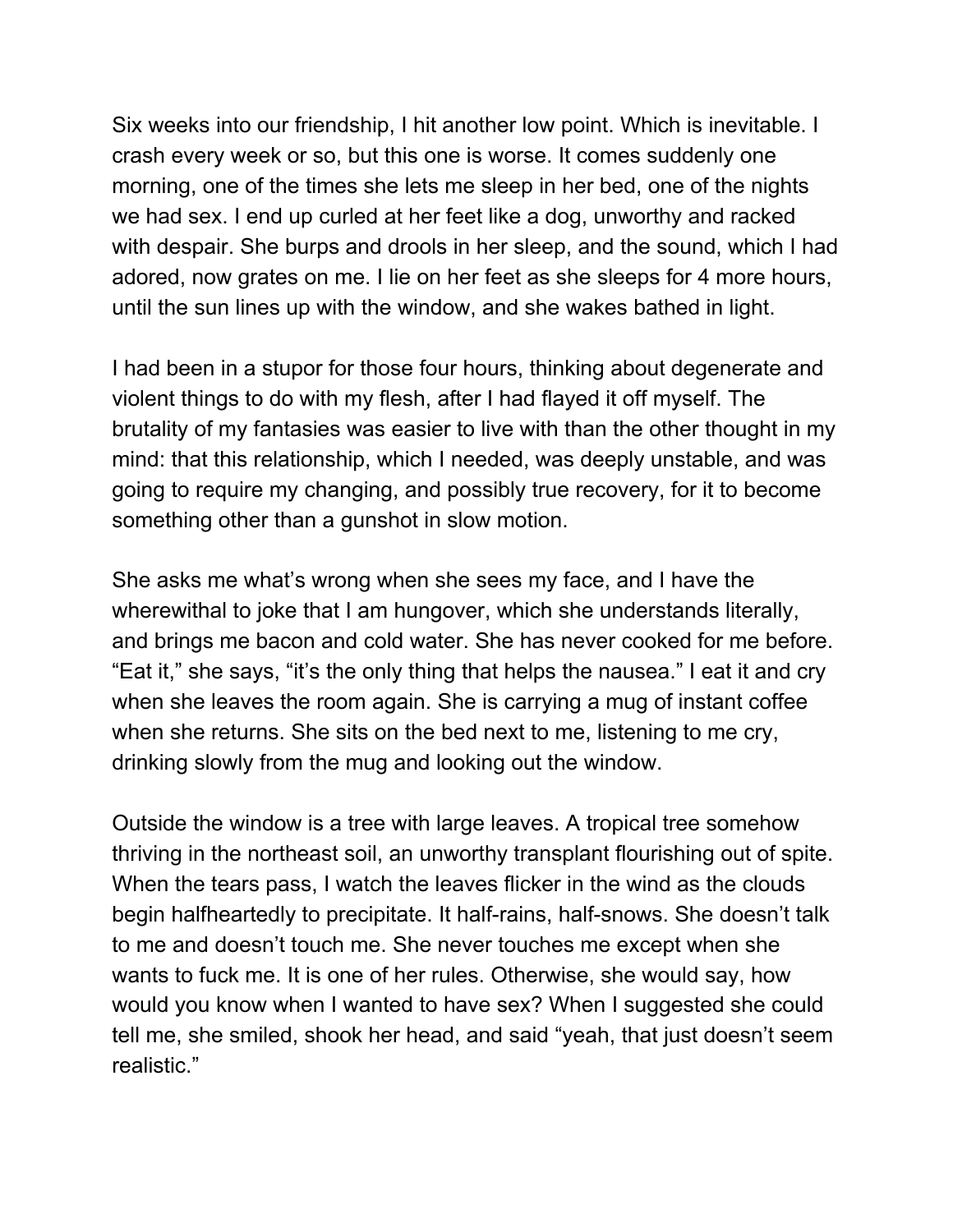Her eyes clear of sleep as her coffee cup empties, and once she is awake she inclines her head to the east and closes her eyes for a second. I am scratching hard red lines into my skin, and I look away embarrassed as she prays a small prayer. Her devotion is simple, understated, earnest. She treats her religion like she treats her hair. She brushes it most days, washes and conditions it with the cheapest bottles she can find at a pharmacy. When it becomes too large for her to maintain, she cuts off pieces until it's manageable again. Twice, when she was young, before she became herself, she tried to cut it all off. It had grown to below her waist, and she was embarrassed by it, and what it revealed about her. But it grew back.

She eats the other half of my bacon, because I grew sick after eating only half of it, and because it is a shame to waste. She tells me she has the day off and we're going for a drive. I tell her she said last night that she had work today. She insists she has the day off and to get in her car. I say I'm not up for it, I'm sorry, I crashed really hard, I don't know, I can't, I'm sorry I just I just, I can't. She tells me to get into her fucking car.

Her use of profanity scares me enough that I manage to pull myself up off of my bed. I am wearing only sweatpants. She throws two sweaters at me and I pull them over my head. She wraps her head in a scarf and walks me out the door.

The weather is horrible, freezing and gloomy, rain and wind and darkness. Her car is warm and dry. Her face is cold. We don't ask each other what's wrong. We drive, both some kind of miserable, listening to the rain and the squeak of the windshield wipers. She reaches to turn on the radio, but there is only static.

We drive for over an hour. I calm down on the drive, and she does too. But just a bit. It's now just that I'm not bursting into tears every couple of minutes, and she's humming intermittently to the radio that's now playing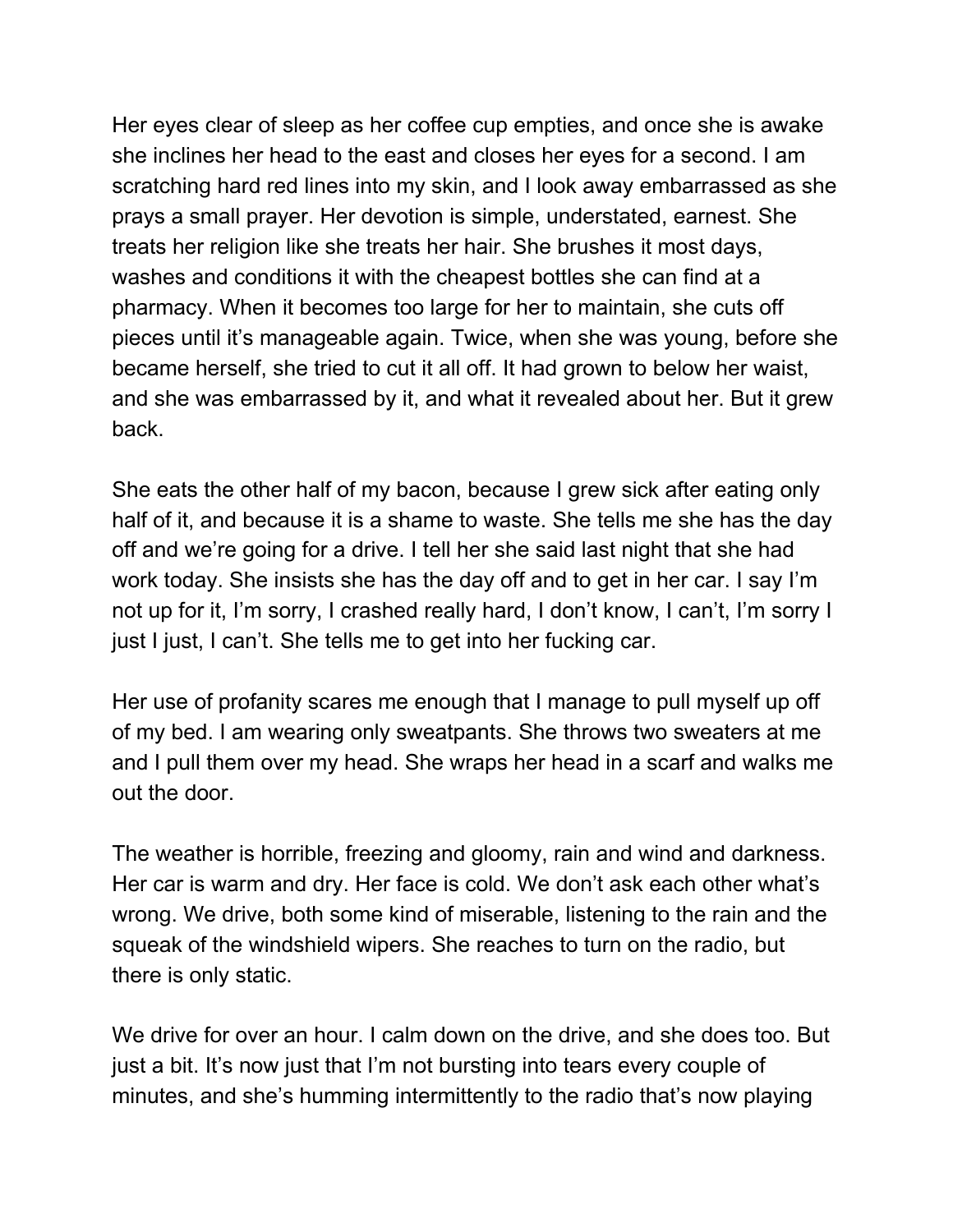static with a light infusion of pop-40. Her face is still still, and we still don't talk. Once or twice, I apologize, but she says "no apologies needed," and turns up the radio until the crackles hurt my ears. I sit back. She has a plan. I can trust her plan. It couldn't be worse than staying alive for even one more day.

We stop in a forest. The rain is over, and there is mist rising from the wet ground. She tells me to get out. I do. I am still barefoot, and the ground is squishy, and my toes are instantly numb. She walks me into the woods. There's a path that wasn't obvious. She moves like she's been here before. I have no idea where we are.

The cliff isn't very far from the road. There is a rotten fence riddled with holes in front of it. There are crushed beer cans and old names scarred into trees. There is the sound of trucks in the distance, but I can see no road. My feet hurt pretty badly, and the pain is waking me up. Over the cliff, it's a steep fall, and lethal. She has led me to a place where I could end my life, if I want to. I look at her. She's looking at the cliff. She is openly afraid. I realize she doesn't know what the hell she's doing here.

The logic makes a perverse sort of sense. She wants me to see the awesomeness and horror of my desire, she wants me to be cowed by the enormity of death. She wants me to take the jump or shut up. I can see her thinking it, 30 minutes into our drive, having feigned confidence and a plan. And this was the only thing she could think of to do. This awful ultimatum. So she committed to a terrible plan, because she had to commit to something. But she can't say "jump, coward." As determined and tired and bored with me as she is, she cannot be that cruel.

Because she loves me. Or something close to it. Because she doesn't want me to die, to even come close to dying. Truly she doesn't want me to even consider it. So she can say nothing.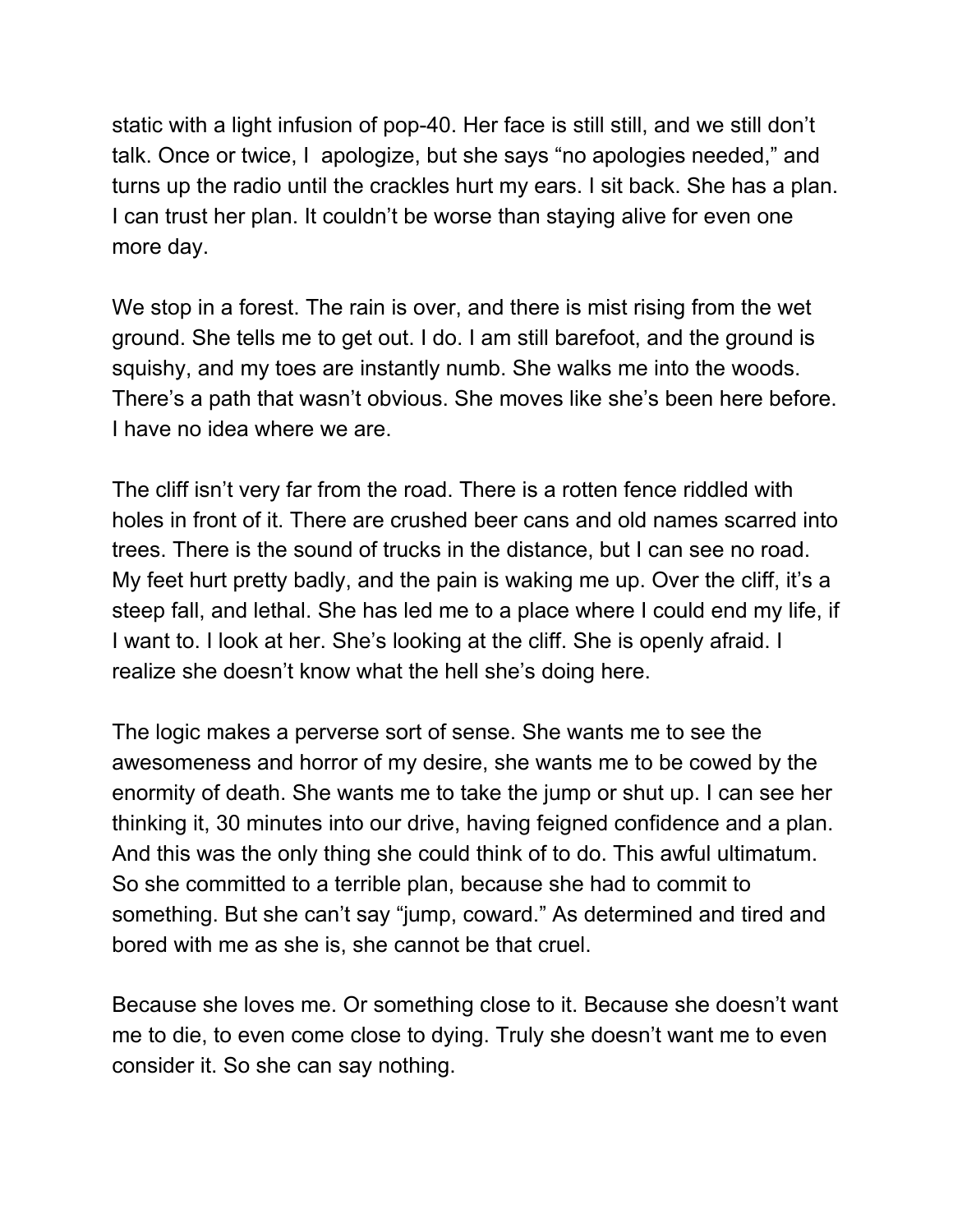So we stand in silence at the edge of a cliff, and then i tell her that my feet hurt and we go back to the car, and for a moment, we understand each other. I think about her and her foolhardiness for most of the trip back. It is the first time in a long time i've thought about something other than myself. I realize, at the cliff, I did not consider jumping off. I was distracted by watching her. Pricks of heat run through my feet like biting ants under my skin. She drives, fast, home.

That night I feel worse. The next day, slightly better. Then nothing, then bad again. There is no simple pattern. Time passes. We go driving, but never to my death.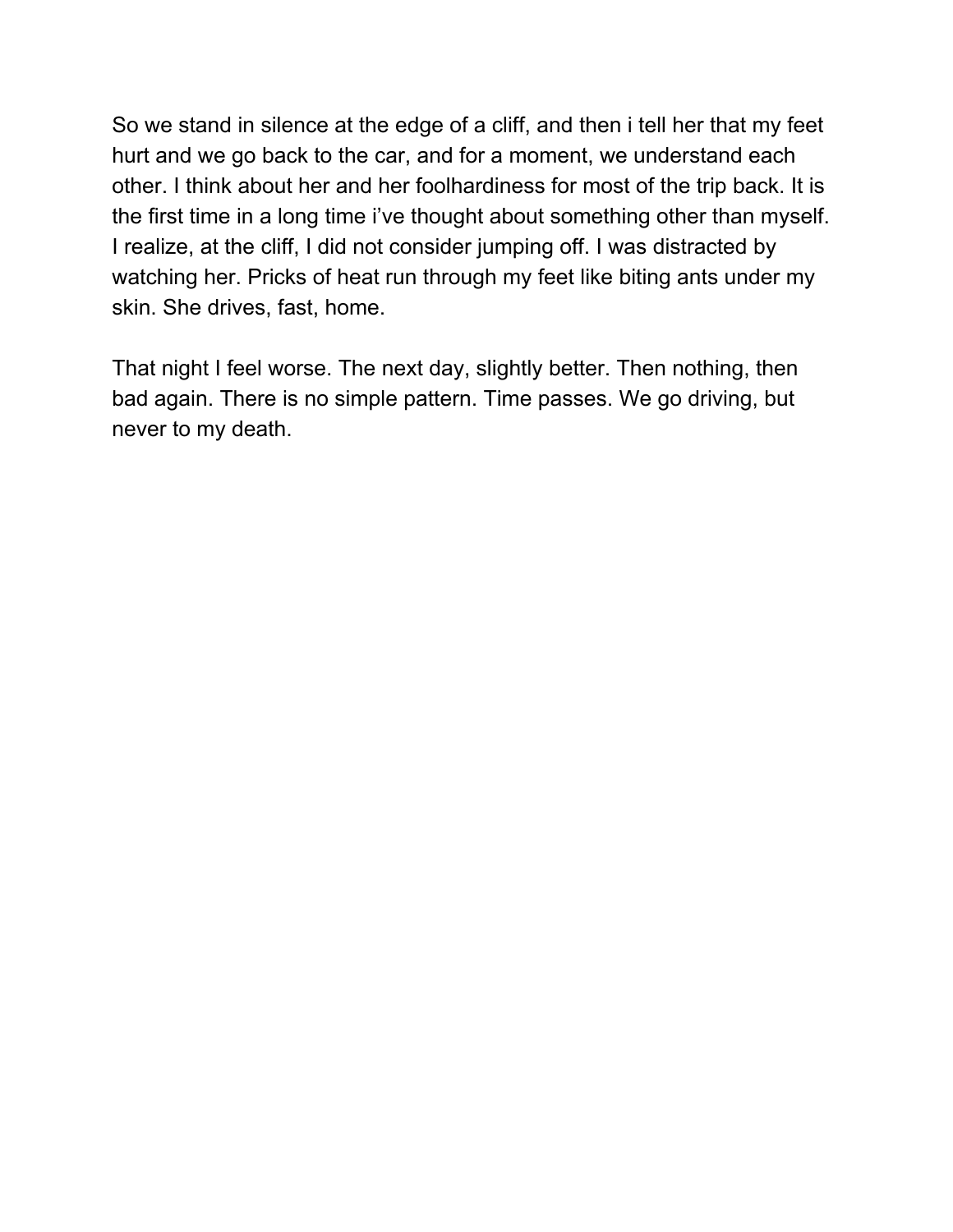Over the next few months, I did get better. I started to spend more and more time at her place. She treated me different than anyone I'd known. She didn't seem affected by my presence, in a very profound way. She went about her leisure just as she would have had I been absent. She did not host me. She simply accepted my existence. She paid attention to me when I asked her to, or when her whim struck her. I joked to her that she treated me like a cat. She responded that she just treats cats like people. Sometimes at night I'd sleep in her bed, sometimes on the couch. Sometimes we fucked, sometimes we went a week without touching each other.

We never said we loved each other, we rarely held hands outside of sex, we were not lovers. I would do things for her, though. I told myself it was to repay her, but I never said that to her. I would buy her jewelry and video games. I would make her food that she was very excited for but never finished. I papered her apartment in post-it notes with sweet messages from her friends for her birthday. I showed her I loved her, and she saw what I did for her with a bemused detachment. With not too much affection, but with acceptance. She did enough for me and she knew it. She allowed me to exist within her world. She accepted me into her life and folded me in, as though I had always been meant to be there.

We drive fast on highways to places that God has forgotten. To places outside of the eye of man, where the signs that say "no trespassing, under surveillance" are overt bluffs. We drive fast to the empty places, and make our home in the decay. We make our home in the car, in speed. We carry our home with us always.

We drive fast, and I sleep in the passenger seat while she steers with one finger, with cruise control on, at 95 miles an hour, and I have faith that I will wake up again.